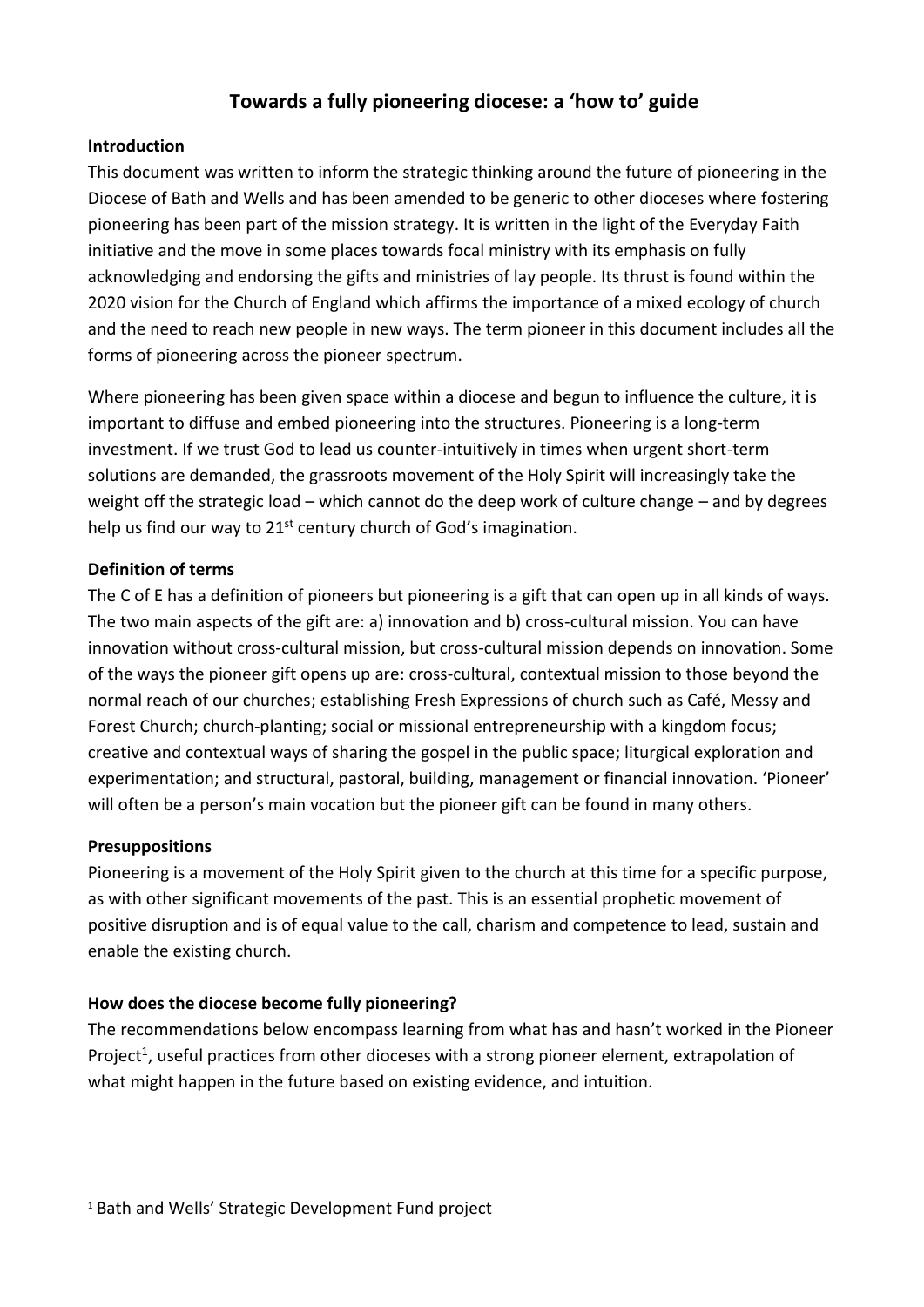#### **Summary of recommendations:**

- 1. All leaders are trained as pioneer advocates
- 2. All church leaders including focal ministers and oversight ministers have training in the processes of collective spiritual discernment, contextual mission and growing a new worshipping community
- 3. A senior leader archdeacon or bishop has responsibility for Diocesan-wide pioneer ministry and training. Support can be offered by others – DBF staff and/or grassroots pioneers.
- 4. There are Diocesan enablers for all four types of pioneers on the pioneer spectrum either through support staff roles or voluntary 'champion' type roles
- 5. In advance of any parish-based postholder leaving their post, the PCC is encouraged to explore the options for a new postholder with a pioneer brief or other contextually appropriate creative options for the parish
- 6. Full and part time paid roles are available to lay pioneers
- 7. At least one full-time lay or ordained pioneer post is established in each deanery with designated time in their role description to foster pioneering in the deanery. Every deanery has a lay pioneer champion
- 8. Full-time stipended ordained pioneers are expected to foster pioneering in their locality and may have oversight of lay pioneers
- 9. Investment is continued in training and developing lay pioneers from all backgrounds
- 10. Informal programmes of networked support for lay and ordained pioneers leaders is maintained and developed
- 11. Pioneers have the opportunity to be authorised or commissioned at local, deanery and diocesan level in parallel with other vocational routes
- 12. A diocesan post is created to foster mission entrepreneurship
- 13. A spirit of innovation is actively promoted; innovation is celebrated, even when it fails
- 14. An accepted pathway for training is established for ordinands, readers and nationally recognised pioneers where the medium of the learning aligns with the anticipated mode of ministry and mission in a post-Christendom church
- 15. All members of the Vocations Team are trained in all aspects of pioneer vocations
- 16. An extensive and varied modular training offer in all aspects of pioneer mission and ministry is developed to go alongside the offer for the wide diversity of other vocations

#### **The amplified version:**

#### **1. All leaders are trained pioneer advocates**

As we try to develop new mental models of what church can be, pioneer advocates are vital. This role is held by people in leadership in the existing church. This group understands the theology and practice of pioneering and is trained in the skills and practices of pioneer advocacy. The posture and processes of pioneer advocacy are key to pioneering being fruitful, as advocates 'hold the space' in a costly way for the new to emerge against the strong gravitational pull of the safe and familiar. Leaders need to belong to communities of practice in pioneer advocacy or to enable a group they are already part of to become a community of practice as a subset of their other work.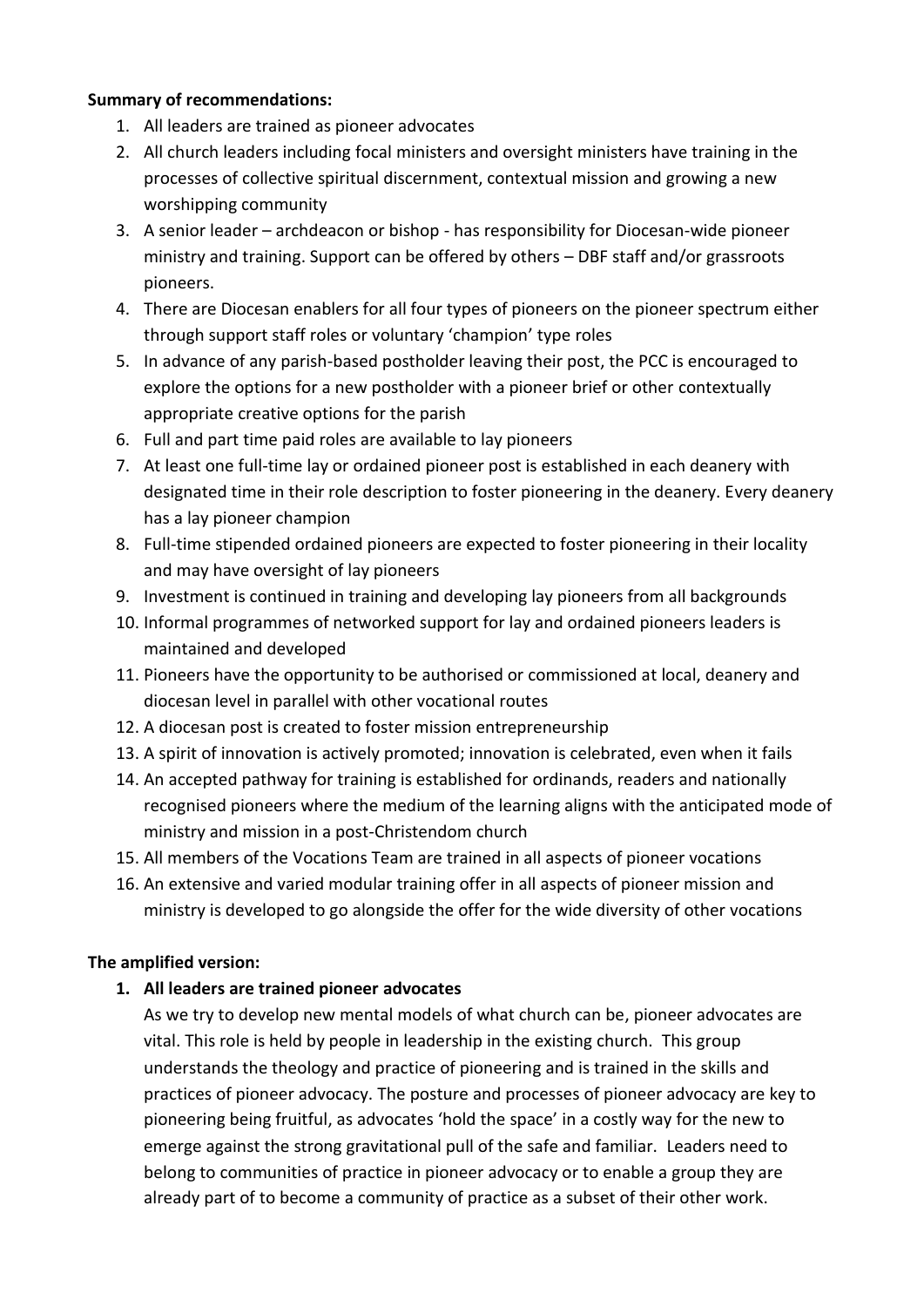Advocates are parish clergy including curates, readers, deanery leaders, bishops, archdeacons and their lay equivalents, youth leaders, key office holders in the DBF and anyone else with oversight of others where a pioneer vocation might arise.

**2. All church leaders including focal ministers and oversight ministers have training in the processes of collective spiritual discernment, contextual mission and growing a new worshipping community**

This should be a core module of any training package for all lay and ordained ministers so that they are aware of the possibilities of growing a new faith community and can lead, train and enable their own congregations or individual congregation members to join in with God's mission in this way if so called. This is a particular skill set and should be taught or acquired through experience and apprenticeship. All parishes should be encouraged and challenged – even required - to become pioneering within their own tradition.

**3. A senior leader has responsibility for Diocesan-wide pioneer ministry and training** Leadership in pioneering across the whole of the pioneer spectrum should be located in one person with experience and expertise. This should have parallel authority at least to an archdeacon. This post should be structurally linked in with Bishop's Staff (if not a permanent member) and preferably part of the clerical branch of Diocesan leadership so that it is integrated into the everyday processes of parish structures. Other new senior appointments should look for pioneer experience and understanding as part of the role description and a balance kept between pioneer and inherited experience across the piece. Senior leaders should strive to gain as much insight into the range of pioneer theology and practice as into that of parish ministry.

## 4. **There are Diocesan enablers for all four types of pioneers on the pioneer spectrum either through support staff roles or voluntary 'champion-type' roles**

Currently in Bath and Wells there are paid enablers for pioneer adaptors (the Encourager of New Christian Communities role), pioneer activists (the Pioneer Activism Enabler), and pioneer innovators (the Pioneer Team Leader). There is currently no official enabler role for pioneer reproducers (church planters), but there is an unofficial champion in the Area Dean of Weston super Mare (Locking Deanery) and the Archdeacon of Bath. Enablers lead training events, foster networks, provide an advisory service and ensure people in all groups feel supported and included. By working together with the other pioneers types they model the unity of the pioneer body and the catholicity of the church.

**5. In advance of any parish-based postholder leaving their post, the PCC is encouraged to explore the options for a new postholder with a pioneer brief or other creative options** This would be a standard part of the support package offered to parishes nearing a transition period in leadership. Dual roles (pastoring the congregation and pioneering in the community) with a designated division of hours in the role description should be explored for rural benefices where the existing congregation is small and/or elderly. A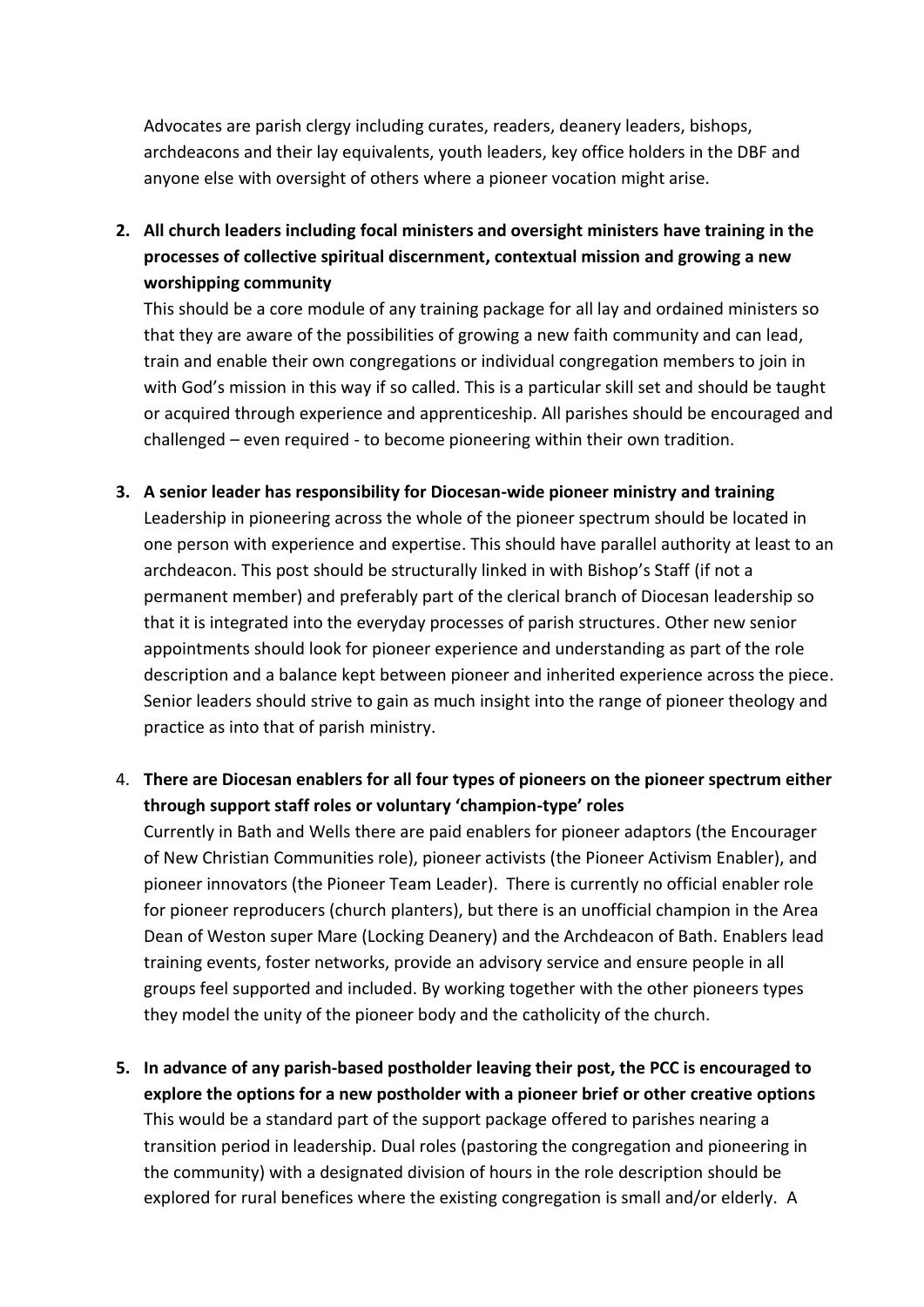member of the Diocesan pioneer support staff could visit PCCs before a vicar leaves or the role could be incorporated into the job description for a parish consultancy officer with appropriate training.

#### **6. Paid roles are available to lay pioneers**

In some circumstances it should be possible to pay a lay pioneer in place of an ordained person. This would be particularly in areas where the challenge to connect with a local population is significant and the routes are not obvious. Most pioneers are lay people and lay pioneers usually have a greater clarity of vision and imaginative freedom than ordained ones. Should they create and establish a new worshipping community there is a possibility of them becoming ordained at that point. It is a matter of justice that the specialist missional vocation is paid in the same way as the specialist pastoral one. Paid lay pioneer roles model the pioneer vocation to other lay people and encourage them to follow the pioneer route as it offers hope there may be some paid roles to reward their experience and the investment they have made in their own training. This also keeps a pipeline of pioneers going, although many lay pioneers will continue to work without expectation of financial reward as part of their discipleship.

## **7. At least one signpost pioneer post is established in each deanery and every deanery has a lay pioneer champion**

The 9 pioneers paid through the Pioneer Project are called 'signpost' pioneers as they demonstrate to the surrounding deanery the nature of pioneering. In the deaneries where signpost pioneers are appointed there has been a growth in understanding and acceptance of pioneers (as well as some entrenched resistance in places). Their impact is larger in smaller deaneries. Intentionally placing a signpost pioneer in the remaining deaneries or regions of larger deaneries would help change the local culture. Finance should be put aside over 5-10 years for more of these posts, and structures set up to enable a bidding process similar to that for the Pioneer Project to encourage imaginative thinking. Strategically placed pioneers can help change the landscape towards cross-cultural mission. There are currently 4 lay pioneer deanery champions in Bath and Wells and a role description is being written.

### **8. Full-time stipended ordained pioneers are expected to foster pioneering in their locality and may have oversight of lay pioneers**

Up to 50% of time on an ordained pioneer's role description (particularly where there is no signpost pioneer or where the role is not dual-role) could be devoted to oversight, support, coaching and training of local pioneers, and to fostering a pioneer culture.

**9. Investment is continued in training and developing lay pioneers from all backgrounds** A learning programme for non-book learners is developed; a suite of online and face-toface modules are offered to create a bespoke learning experience; Yr 2 of the CMS Certificate is piloted and offered to extend learning; funding is secured for future cohorts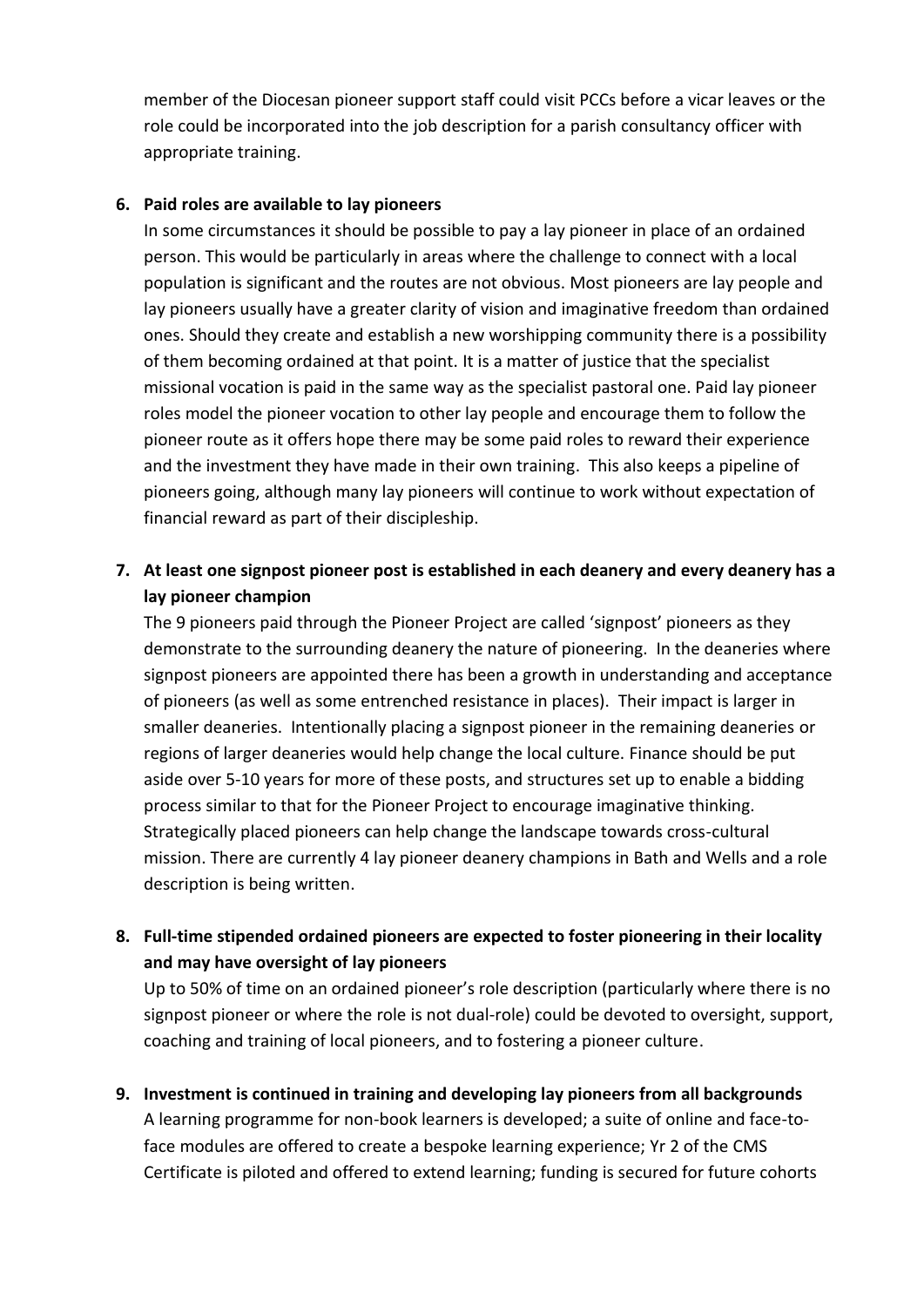of the CMS Certificate when SDF/MDF finance runs out; mentors and coaches are provided to anyone leading in cross-cultural mission or innovation

## **10. The current informal programme of networked support for lay and ordained pioneers leaders is maintained and developed**

Pioneer Hotspots (networking spaces and first point of contact for newly emerging pioneers) are established in all deaneries; Fresh Expression Hubs are extended as new areas of emerging church are identified, for example a digital pioneering hub and an arts and faith hub; regular 'Pioneers Unite!' events are held for cross-pollination of ideas across the pioneer spectrum and to foster shared understanding; other initiatives welcomed.

**11. Pioneers have the opportunity to be authorised or commissioned as local, deanery and diocesan level in parallel with other vocational routes** The appropriate language and processes for this will need to be developed locally.

#### **12. A diocesan post is created to foster mission entrepreneurship**

Mission entrepreneurship designs a mission project in such a way that it has the capacity to become self-sustaining. These are often holistic projects incorporating the five marks of mission in a not-for-profit environment. They may be shaped around environmental upcycling projects, ethical business ventures, spirituality centres, or social justice initiatives. They can create a source of financial support for the individual(s) who lead it. This requires a shift in attitude from expecting that mission will be funded through charitable giving to one where interested parties can be supported in drawing up business plans, learn basic accounting, and understand how to grow a business.

#### **13. A spirit of innovation is actively promoted; innovation is celebrated, even when it fails**

A theology of innovation is developed; ideas councils are set up in deaneries and archdeaconries to consider innovative proposals of any kind, including for focal ministry posts; a pot of money is set aside for innovation funding and is widely advertised on diocesan comms channels; stories of failure are shared

## **14. An accepted pathway for training is established for ordinands, readers and nationally recognised pioneers where the medium of the learning aligns with the anticipated mode of ministry and mission in a post-Christendom church**

A major shift in modes of training is required to enable the form and content of learning to be in line with the form and content of the mission and ministry that people are training for. Taking much from David Heywood's book *Reimagining Ministerial Formation* with its recommended engagement with practical wisdom and shift away from the academic paradigm, I recommend pathways that explore questions of gospel and culture, draw from missiology taken from overseas contexts and offer a strong creative content enabling the insights of neurodiverse, non-academic, and active learners to participate fully on an equal footing with everyone else.